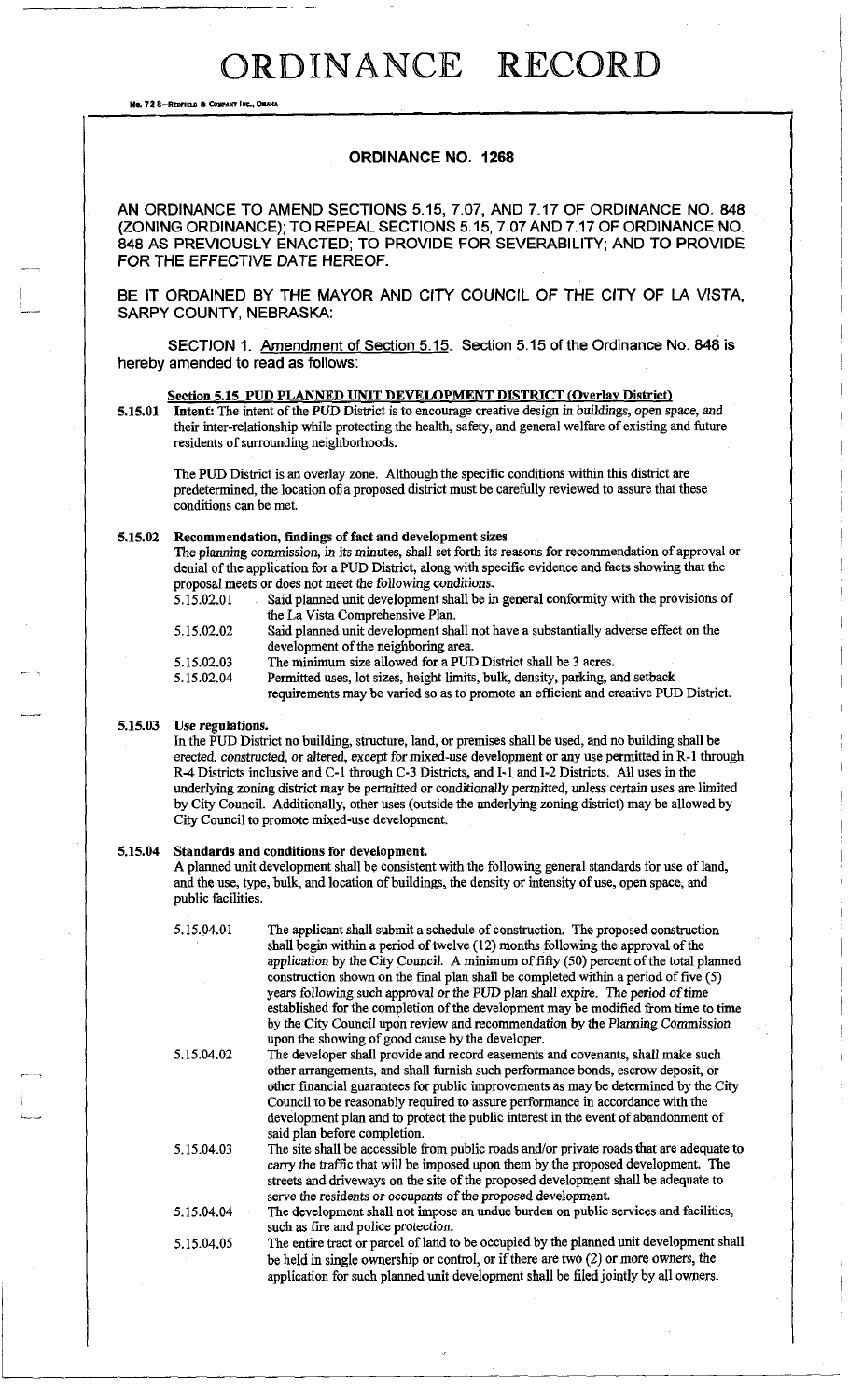No. 72 8-REDFTELD & COMPANY INC., OMAHA

| 5.15.04.06 | The location and arrangement of structures, parking areas, walks, lighting, and<br>appurtenant facilities shall be compatible with the surrounding land uses, and any part<br>of a planned unit development not used for structures, parking and loading areas, or<br>access ways shall be landscaped or left as common open space.                                                                                                                                                            |
|------------|------------------------------------------------------------------------------------------------------------------------------------------------------------------------------------------------------------------------------------------------------------------------------------------------------------------------------------------------------------------------------------------------------------------------------------------------------------------------------------------------|
| 5.15.04.07 | Adequate parking shall be provided for each building and use. Planned Unit<br>Development (PUD) plans may reduce the minimum parking requirements, in Section<br>7.06, if parking is shared by more than one land use or business.                                                                                                                                                                                                                                                             |
| 5.15.04.08 | PUD Districts shall abide by Section 7.17 (Landscaping Requirements) of this<br>ordinance to ensure suitable screening between developments is maintained.                                                                                                                                                                                                                                                                                                                                     |
| 5.15.04.09 | All residential, commercial, and industrial buildings shall set back not less than<br>twenty-five (25) feet from the right-of-way of any street and ten (10) feet from any<br>district boundary lines that do not abut a street right-of-way. Additional setback from<br>a heavily traveled thoroughfare may be required, when found reasonable by the<br>Planning Commission and City Council for the protection of health, safety, and<br>general welfare.                                   |
| 5.15.04.10 | Building coverage shall not exceed the following percentages of the net developable<br>area of each individual parcel of the total development for each type of planned unit<br>development:<br>Residential, forty (40) percent maximum.<br>Commercial, sixty (60) percent maximum. (Ordinance No. 882, 11-19-02)<br>Industrial, sixty-five (65) percent maximum. (Ordinance No. 882, 11-19-02)                                                                                                |
| 5.15.04.11 | A minimum of thirty (30) percent of the net area of that part of a planned unit<br>development reserved for residential use shall be provided for open space as defined<br>by these regulations under Section 5.15.04.16 below. Common open space for the                                                                                                                                                                                                                                      |
|            | leisure and recreation shall be maintained, through a homeowner's association or other<br>approved entity. (Ordinance No. 950, 3-1-05) Open space as defined under this<br>zoning district shall mean land area of the site not covered by buildings, parking,<br>structures, or accessory structures, except recreational structures. Common open<br>space as defined under this zoning district shall mean open space which is accessible<br>and available to all occupants or their guests. |
| 5.15.04.12 | The PUD District shall include such provisions for the ownership and maintenance of<br>the common open spaces as are reasonably necessary to insure its continuity, care,<br>conservation, and maintenance, and to insure that remedial measures will be available<br>to the City Council if the common open space is permitted to deteriorate, or is not<br>maintained in a condition consistent with the best interests of the planned unit<br>development or of the entire community.       |
| 5.15.04.13 | No single family residential lot shall have direct access onto an arterial street.                                                                                                                                                                                                                                                                                                                                                                                                             |
| 5.15.04.14 | All commercial areas must have access via a collector or arterial street; however, no<br>individual commercial use may have direct access onto collector or arterial streets,<br>unless the access is shared among more than one lot or building.                                                                                                                                                                                                                                              |
| 5.15.04.15 | Sidewalks shall be built to City specifications along all public and private streets;<br>however, an alternative pedestrian and sidewalk plan may be required which provides<br>pedestrian access between each building or use in the planned unit development.                                                                                                                                                                                                                                |
| 5.15.04.16 | When a developer intends to design a new concept development, the Planning<br>Commission and City Council may grant lesser front, side, and rear yard setbacks,<br>including zero (0) lot line setbacks.                                                                                                                                                                                                                                                                                       |
| 5.15.04.17 | Architectural design and style are not restricted; however architectural style should be<br>consistent throughout the PUD District. See Gateway Corridor District Design<br>Guideline Booklet for examples of developments considered meeting this concept.<br>Evaluation of the appearance of a project shall be based on the quality of its design<br>and relationship to surroundings.                                                                                                      |
| 5.15.04.18 | Building materials shall be selected for suitability to the type of buildings and the<br>design in which they are used. Buildings shall have the same materials, or those that<br>are architecturally harmonious, used for all building walls and other exterior building<br>components wholly or partly visible from public ways.                                                                                                                                                             |
| 5.15.04.19 | All building within the PUD District shall use harmonious colors and shall use only<br>compatible accents.                                                                                                                                                                                                                                                                                                                                                                                     |
| 5.15.04.20 | Monotony of design in single or multiple building projects shall be avoided.<br>Variation of detail, form, and siting shall be used to provide visual interest. In<br>multiple building projects, variable siting of individual buildings may be used to<br>prevent a monotonous appearance.                                                                                                                                                                                                   |
| 5.15.04.21 | Exterior lighting, when used, shall enhance the building design and the adjoining<br>landscape. Building fixtures shall be of a design and size compatible with the building<br>and adjacent areas. Lighting shall be directed downward and excessive brightness<br>avoided. Lighting shall be designed to a standard that does not impact adjoining<br>properties, especially residential areas (i.e. Dark Sky compliant.)                                                                    |
|            | 5.15.05 Application for approval of PUD plan.                                                                                                                                                                                                                                                                                                                                                                                                                                                  |
| 5.15.05.01 | An application for a PUD shall be handled in the same manner prescribed for<br>amending this Ordinance. The same requirements for notice, advertisement of public<br>hearing, protests, and adoption shall be required as zoning changes.                                                                                                                                                                                                                                                      |
| 5.15.05.02 | The applicant shall prepare the PUD plan for review and approval by the planning<br>commission. Said PUD plan shall include a site plan showing:                                                                                                                                                                                                                                                                                                                                               |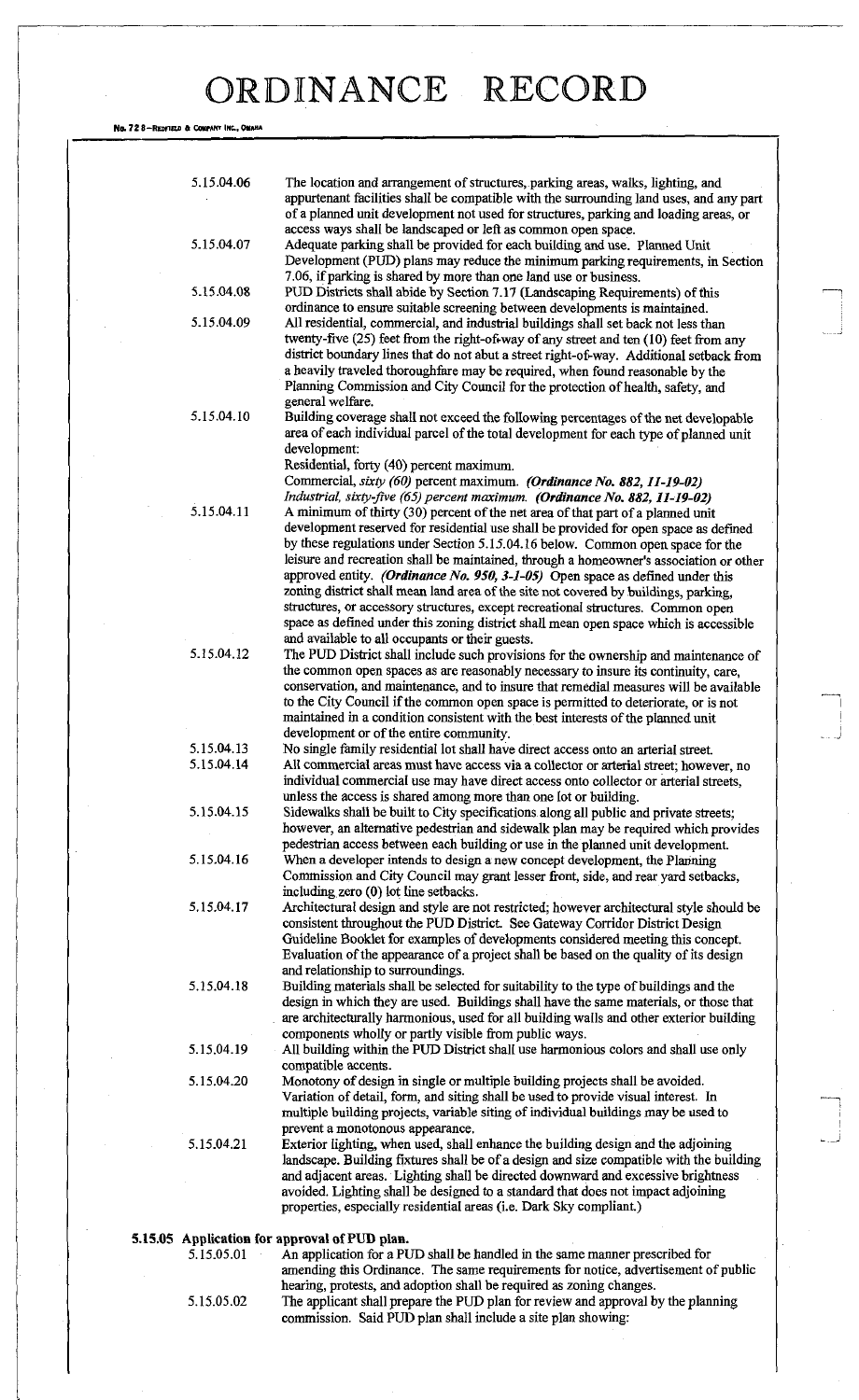No. *72* 8—R EDROO <sup>A</sup>*CourtNT INC, OMAHA*  1. Contours at intervals of two (2) feet or spot elevations on a one hundred (100) foot grid shall be required on flat land; 2. Location, size, height, and use of all proposed structures in conformance with the yard requirements; 3. All points of ingress and egress, driveways, circulation aisles, parking lots, parking spaces, and service areas; 4. All pedestrian sidewalks and walkways for internal circulation among buildings within the PUD as well as existing and proposed perimeter sidewalks. 5. All streets adjoining subject property and the width of the existing right-ofway; 6. Areas set aside for public and private open space with the type of recreational facilities planned for each; 7. Designation of individual parcels if the proposed development is to be set up in separate construction phases; 8. Designation of individual lots if such lots are proposed to be sold to individual owners; 9. Location of required screening; 10. Location of natural features such as ponds, tree clusters, and drainageways; 11. Existing development on adjacent properties within two hundred (200) feet. 5.15.05.03 The above-described site plan shall also include a section designated as "general provisions," and said section shall include the following when said items are applicable: 1. Net area in square feet or acres. *(Note:* Net area does not include land dedicated or necessary to be dedicated for public street right-of-way. If more than one parcel is proposed, designate net area by parcel as well as total net area.) 2. Density of dwelling units per acre of the total dwelling units for the entire plan. 3. Building coverage of the net area of the planned unit development by individual parcel or total development. 4. The percentage of the development plan provided for common open space as defined by this regulation. 5. If more than one parcel is proposed, a statement relating to the sequence of development shall be included. 6. Required number of off-street parking spaces. 7. Gross floor area proposed for commercial buildings.

5.15.05.04 A statement or adequate drawings shall be included describing the manner for the disposition of sanitary waste and storm water.

5.15.05.05 The full legal description of the parcels of the property or properties shall be included in the planned unit development.

5.15.05.06 A vicinity map, shall be included, showing the general arrangement of streets within an area of one thousand (1,000) feet from the boundaries of the proposed planned unit development.

5.15.05.07 A rendering or drawing of the general characteristics of the proposed buildings shall be submitted.

5.15.05.08 When a planned unit development includes provisions for common space, or recreational facilities, a statement describing the provision that is to be made for the care and maintenance for such open space be owned and/or maintained by any entity other than a governmental authority, copies of the proposed articles of incorporation and bylaws of such entity shall be submitted.

5.15.05.09 Copies of any restrictive covenants that are to be recorded with respect to property included in the planned development district.

5.15.05.10 The Planning Commission shall hold a Public Hearing on the PUD after the PUD has been reviewed by City of La Vista staff after giving notice as required by Statute for hearings.

5.15.05.11 Said public hearing may be adjourned from time to time and, within a reasonable period of time after the conclusion of said public hearing, the Planning Commission shall prepare and transmit to the City Council and the applicant specific findings of fact with respect to the extent which the PUD plan complies with those regulations, together with its recommendations in respect to the action to be taken on the PUD. 5.15.05.12 The City Council may or may not approve the PUD plan.

5.15.05.13 Substantial or significant changes in the PUD shall only be made after rehearing and re-approval.

5.15.05.14 After approval of a plan by the City Council, the applicant may apply for a building permit. The building permit shall include the same information as the plan.

5.15.05.15 The Planning Department shall review the building permit for compliance with the approved plan.

5.15.05.16 In the event that the building permit submitted contains substantial changes from the approved development plan, the applicant shall resubmit the original plan. This development plan shall be modified in the same manner prescribed in this division as for original approval.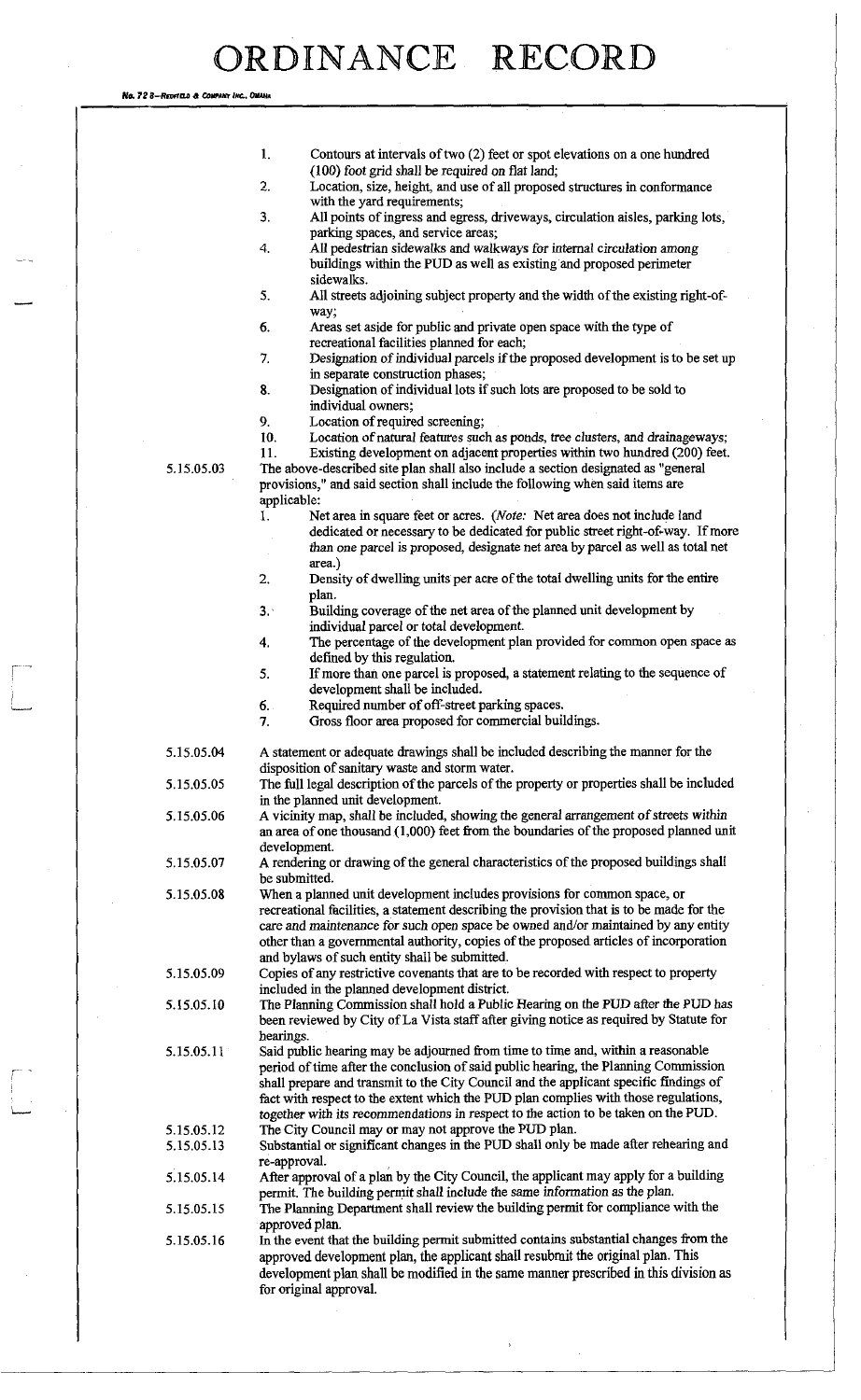No. 72 8-REOFIELD & COMPANY INC., OMAH

#### **5.15.06 Enforcement**

The approved PUD site plan is binding and shall be a restriction on development which runs with the land. Any unauthorized deviation therefrom shall be punishable and enforceable as a violation of this title.

### **5.15.09 Amendments.**

The PUD District ordinance or an approved PUD plan may be amended in the same manner prescribed in this section for approval of a PUD plan. Application for amendment may be made by the homeowner's association or fifty-one (51) percent of the owners of the property within the PUD District.

#### **5.15.11 Fees.**

For the following applications the indicated fee shall be paid to the City:

1. PUD; as set in the Master Fee Schedule.

The fee does not include any Preliminary and Final Plat Fees required by the City of La Vista. *(Ordinance No. 882,11-19-02)* 

SECTION 2. Amendment of Section 7.07. Section 7.07 of the Ordinance No. 848 is hereby amended to read as follows:

### **Section 7.07 Off-street Parking: Shared Parking requirements**

- 7.07.01 Notwithstanding the provisions of Section 7.06, in cases of shopping centers having 400,000 or more square feet of gross floor area and where parking and building patterns are such that overlapping uses of a majority of the total number of parking spaces in the center is likely to occur, compliance with the standard retail parking ratios may be decreased by the **Planning** Commission and City Council. Said request for a decrease in parking spaces shall be accompanied by a rezoning to a Planned Unit Development (PUD-1) and the request is made during the PUD application process. All regulations of the PUD-1 District shall be adhered to within the development.
- 7.07.02 Where convention centers, conference centers, assembly halls, ballrooms, or other similar facilities are built in conjunction with a hotel, office park, or shopping center, the Planning Commission and City Council may permit the construction of fewer parking spaces, due to overlapping usage of a portion of the parking spaces. Said request for a decrease in parking spaces shall be accompanied by a rezoning to a Planned Unit Development (PUD-1) and the request is made during the PUD application process. All regulations of the PUD-1 District shall be adhered to within the development.

SECTION 3. Amendment of Section 7.17. Section 7.17 of the Ordinance No. 848 is hereby amended to read as follows:

### **Section 7.17 Landscaping Requirements**

### 7.17.01 Intent:

The intent of the landscaping requirements are to improve the appearance of lot areas and soften paved areas and buildings; to provide a buffer between differing land uses; to minimize the adverse effect of uses from one another; to minimize the effect of heat, noise and glare; to conserve the value of property and neighborhoods within the community; and to enhance the physical environment within the City of La Vista by ensuring that yards, open spaces, parking lots and those areas abutting public rights-of-way are designed, installed and maintained in accordance with the provisions of this section.

Property development shall consider and respect land capabilities and constraints, minimize erosion and destruction of natural amenities and provide a buffer between differing land uses.

#### 7.17.02 **Application and Scope:**

The provisions of the section shall apply to all new construction and development including, but not limited to, structures, dwellings, buildings, parking lots, residential subdivisions, office parks, shopping centers, and redevelopment for which either a building or zoning permit approval is required, except the following:

| 7.17.02.01 | Agricultural buildings, structures and uses.                                                                                                                                                                                           |
|------------|----------------------------------------------------------------------------------------------------------------------------------------------------------------------------------------------------------------------------------------|
| 7.17.02.02 | Replacement of lawfully existing structures or uses.                                                                                                                                                                                   |
| 7.17.02.03 | Additions, remodeling or enlargements of existing uses or structures provided that the<br>enlargement of surface parking is more than 4,000 square feet shall not be accepted.                                                         |
|            | Where such enlargement is less than 4,000 square feet, the provisions of this section<br>shall apply only to that portion of the lot or site where the enlargement occurs.                                                             |
| 7.17.02.04 | Where there is more than one lot or site being developed together as one unit with<br>common property lines, the entire site shall be treated as one lot or site for the purpose<br>of conforming to the requirements of this section. |
|            | When a lot or site with more than one ownership has been partially                                                                                                                                                                     |
|            | developed at the time of the adoption of this section. The application of the                                                                                                                                                          |

requirements of this section shall be determined by the City.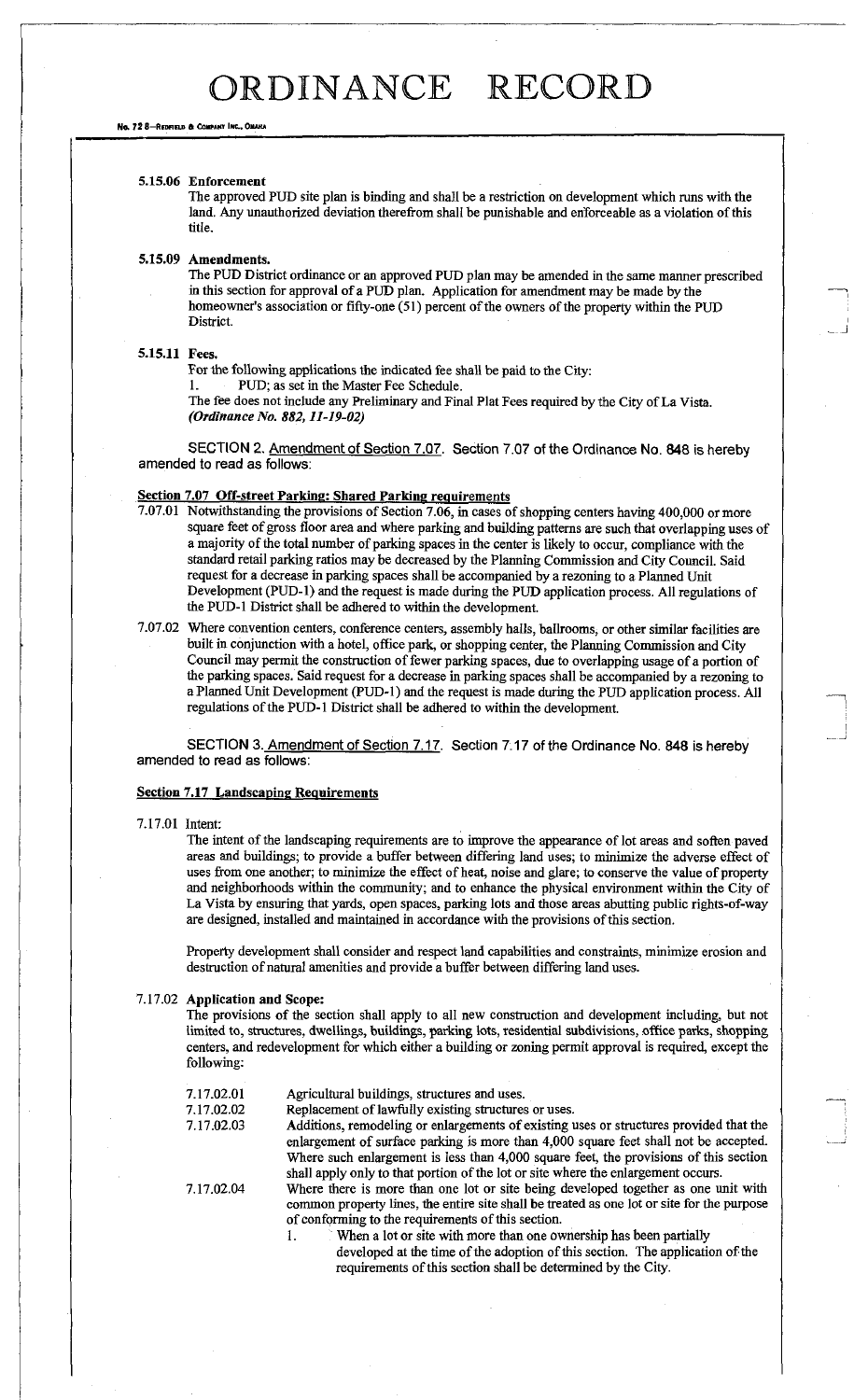No. 72 8-REDFIELD & COMPANY INC., OMAHA

 $\begin{bmatrix} 1 \\ 1 \\ 1 \\ 1 \end{bmatrix}$ 

 $\begin{picture}(20,5) \put(0,0){\vector(1,0){10}} \put(15,0){\vector(1,0){10}} \put(15,0){\vector(1,0){10}} \put(15,0){\vector(1,0){10}} \put(15,0){\vector(1,0){10}} \put(15,0){\vector(1,0){10}} \put(15,0){\vector(1,0){10}} \put(15,0){\vector(1,0){10}} \put(15,0){\vector(1,0){10}} \put(15,0){\vector(1,0){10}} \put(15,0){\vector(1,0){10}} \put(15,0){\vector(1,$ 

| 7.17.03.01  | Landscaping shall be required and provided as follows:<br>Single-family and two-family dwellings shall provide and maintain a minimum of thirty<br>percent (30%) of lot area as a permeable and uncovered surface that contains living<br>material. Single-family and two-family dwellings shall be exempt from all other<br>requirements of this section.                                                                                                                                                                                                                                                                                                                                                                                                                                                                                                                                                                                                                                                  |  |  |
|-------------|-------------------------------------------------------------------------------------------------------------------------------------------------------------------------------------------------------------------------------------------------------------------------------------------------------------------------------------------------------------------------------------------------------------------------------------------------------------------------------------------------------------------------------------------------------------------------------------------------------------------------------------------------------------------------------------------------------------------------------------------------------------------------------------------------------------------------------------------------------------------------------------------------------------------------------------------------------------------------------------------------------------|--|--|
| 7.17.03.02  | <b>Street Frontage:</b><br>A landscaped area having a minimum depth of fifteen feet (15') from the property line<br>shall be provided along the street frontage of all lots or sites including both street<br>frontage of corner lots.                                                                                                                                                                                                                                                                                                                                                                                                                                                                                                                                                                                                                                                                                                                                                                      |  |  |
|             | The required landscaped are fifteen feet $(15)$ may be reduced to ten feet<br>1.<br>(10') if an equal amount of square feet of landscaped area, exclusive of<br>required side and rear yard landscaped areas, is provided elsewhere on the<br>site.                                                                                                                                                                                                                                                                                                                                                                                                                                                                                                                                                                                                                                                                                                                                                         |  |  |
|             | 2.<br>Exclusive of driveways and sidewalks not more than twenty five percent<br>(25%) of the surface of the landscaped area shall have inorganic materials<br>such as brick, stone, concrete, asphalt, aggregate, metal or artificial turf.                                                                                                                                                                                                                                                                                                                                                                                                                                                                                                                                                                                                                                                                                                                                                                 |  |  |
|             | 3.<br>A minimum of one (1) tree shall be planted for every forty lineal feet (40')<br>or fraction thereof.                                                                                                                                                                                                                                                                                                                                                                                                                                                                                                                                                                                                                                                                                                                                                                                                                                                                                                  |  |  |
| 7.17.03.03  | Side Yard:<br>A landscaped area having a minimum depth of ten feet (10') from the property line<br>shall be provided along the side yard abutting any Residential District.                                                                                                                                                                                                                                                                                                                                                                                                                                                                                                                                                                                                                                                                                                                                                                                                                                 |  |  |
|             | 1.<br>Exclusive of driveways and sidewalks, not more than ten percent (10%) of<br>the surface of the landscaped area shall be inorganic materials such as brick,<br>stone, concrete, asphalt, aggregate, metal or artificial turf. If the slope of<br>ground within the landscape area exceeds 2:1, not more than fifty percent<br>(50%) of the surface shall be inorganic material.                                                                                                                                                                                                                                                                                                                                                                                                                                                                                                                                                                                                                        |  |  |
|             | 2.<br>Landscaping shall include a hedge screen or a random or informal screen of<br>plant materials substantially blocking the views and attaining a minimum<br>height of six feet (6') within four (4) years. A landscaped earth berm not<br>exceeding six feet $(6')$ in height may be used in combination with the plant<br>materials.                                                                                                                                                                                                                                                                                                                                                                                                                                                                                                                                                                                                                                                                   |  |  |
|             | 3.<br>A six foot (6') solid wood and/or masonry fence or wall, may be used in lieu<br>of or in combination with the plant materials required in section 7.17.03.03<br>$(1)$ , provided that such fence is at least five feet $(5')$ from the property line.                                                                                                                                                                                                                                                                                                                                                                                                                                                                                                                                                                                                                                                                                                                                                 |  |  |
| 7.17.03.04  | Rear Yard:<br>A landscaped area having a minimum depth of ten feet (10') from the property line<br>shall be provided along the rear yard abutting any Residential District or Transitional<br>Agriculture District.                                                                                                                                                                                                                                                                                                                                                                                                                                                                                                                                                                                                                                                                                                                                                                                         |  |  |
|             | The landscape requirements for the rear yard shall be the same as for the side<br>1.<br>yard described in section 7.17.03.03.                                                                                                                                                                                                                                                                                                                                                                                                                                                                                                                                                                                                                                                                                                                                                                                                                                                                               |  |  |
| 7.17.03.05  | <b>Off-Site Parking Lots:</b><br>Parking lots not located on the property where the use served is located, shall conform<br>to this section provided that a parking lot with an area of four thousand (4,000) square<br>feet or less shall be exempt from the requirements of this section.                                                                                                                                                                                                                                                                                                                                                                                                                                                                                                                                                                                                                                                                                                                 |  |  |
| .7.17.03.06 | Parking Area Interior Landscaping:<br>Off-street parking lots, as defined in 7.17.03.05, and other vehicular use areas shall<br>have at least ten (10) square feet of interior landscaping for each parking space<br>excluding those spaces abutting a perimeter for which landscaping is required by other<br>sections of this Ordinance, and excluding all parking spaces which are directly served<br>by an aisle abutting and running parallel to such perimeter.<br>The front of a vehicle may encroach upon any interior landscaped area when said area<br>is at least four (4) feet in depth per abutting parking space and protected by curbing.<br>Two (2) feet of said landscaped area may be part of the required depth of each abutting<br>parking space. No more than two (2) drive aisles shall be placed parallel to one another<br>without an intervening planter aisle of at least four (4) feet in width; eight (8) feet is<br>required if parking spaces overlap the curbs of the aisle. |  |  |
|             |                                                                                                                                                                                                                                                                                                                                                                                                                                                                                                                                                                                                                                                                                                                                                                                                                                                                                                                                                                                                             |  |  |
| 7.17.03.07  | Perimeter Landscaping:<br>All commercial office and industrial developments, buildings, or additions thereto shall<br>provide perimeter landscaping to include a minimum of one (1) tree for each forty (40)<br>lineal feet of street frontage or fraction thereof. Such landscaped area shall consist of<br>sufficient area for the species of tree to be planted. Other perimeter landscaping shall<br>require approval of the City.                                                                                                                                                                                                                                                                                                                                                                                                                                                                                                                                                                      |  |  |

 $\sim 10^{11}$  m  $^{-1}$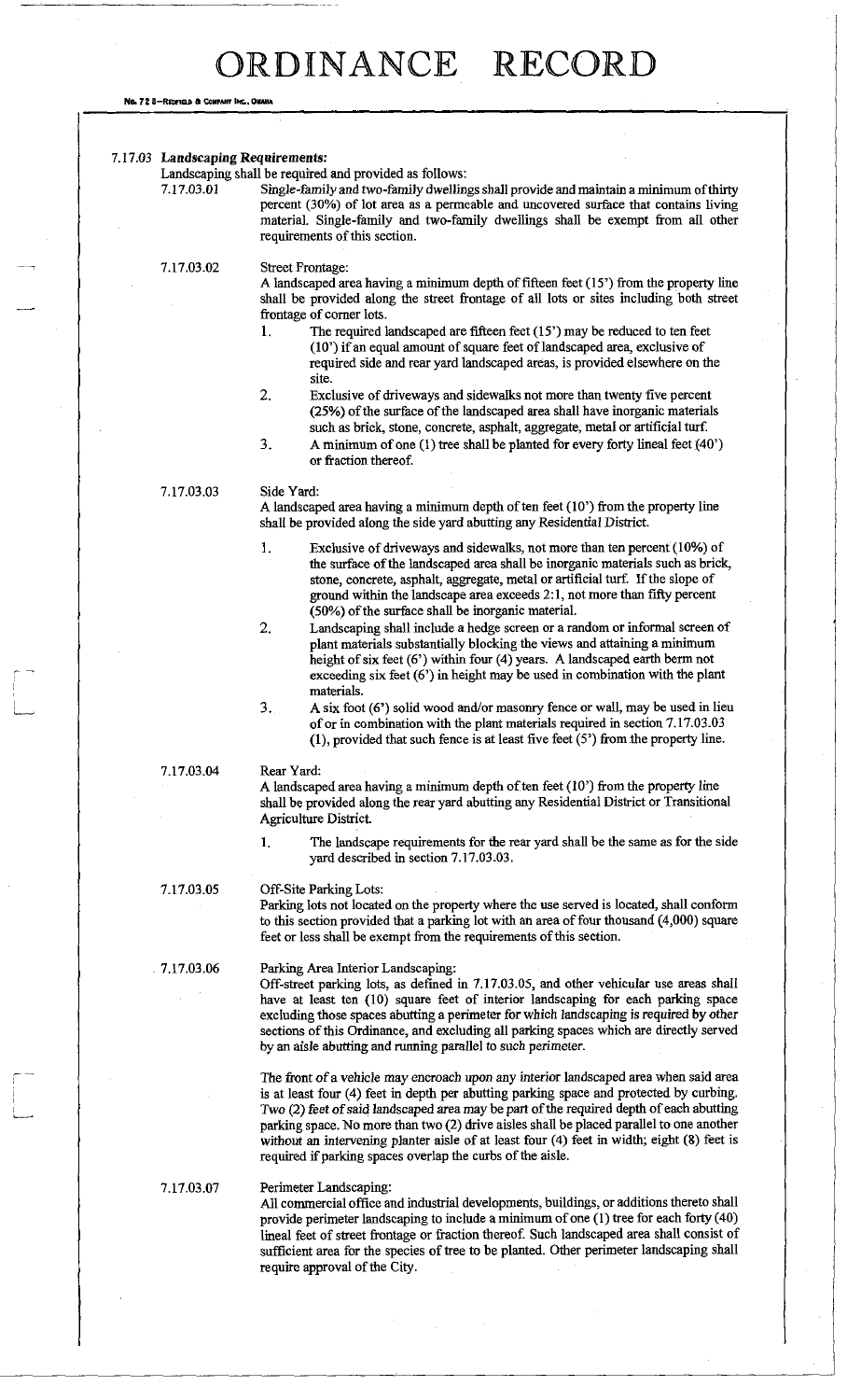No. 72 8-REDFIELD & COMPANY INC., OMAHA

7.17.03.08 Plant Materials:

Landscape living plant materials shall consist of trees, shrubs, ground covers, vines, grasses, flowers, and any other plants.

- The plant nomenclature shall conform with the recommendations and requirements of the "American Standard for Nursery Stock", as amended, published by the American Association of Nurserymen, Inc.
- 2. Size. The minimum size of plant materials to be installed shall be as follows: A. Deciduous trees having a mature height of twenty feet (20') or less shall have a minimum caliper of one and one-fourth inches (1-1/4").
	- B. Deciduous trees having a mature height of more than twenty feet (20') shall have a minimum caliper of one and one-half inches (1-  $1/2$ ").
	- C. Evergreen (conifer) trees shall have a minimum height of three feet  $(3')$ .
	- D. Deciduous shrubs shall have a minimum height of eighteen inches **(18").**
	- E. Evergreen shrubs shall have a minimum spread of eighteen inches **(18").**

### 7.17.03.09 Planting Schedule:

The plant materials shall be installed prior to the issuance of the certificate of occupancy. If, because of seasonal reasons, the landscaping cannot be installed, a surety satisfactory to the City of La Vista equal to the contract cost shall be submitted to the City. The City shall release the surety when the plant materials have been installed. If the plant materials have not been installed within twelve (12) months of the effective date of the certificate of occupancy, the City may install the required landscaping.

### 7.17.03.10 Required Plans:

line(s).

Upon application of a building permit, a landscape-planting plan shall be submitted to the City of La Vista for review and approval.

- 1. Three copies of the plan shall be submitted.<br>2. The plan shall include, but not be limited to
	- The plan shall include, but not be limited to, the following: A. Property lines and other physical features necessary to show the proposed installation of plants.
		- B. The location and spacing of plant materials.
	- C. The scientific name, common name, plant size, quantity and planting method.
	- D. The plan shall have a scale of not more than one-inch (1") equals one hundred feet (100').
	- E. When necessary, existing and proposed contours shall be provided.

## 7.17.04 **Screening Requirements**

All parking areas or vehicular use areas abutting a residential district or public rightof-way shall be screened from grade level to a height not less than three (3) feet. 7.17.04.02 All commercial and industrial uses that abut residential or office districts shall provide screening not less than six (6) feet in height along the abutting property

7.17.04.03 Screening required by this section shall be equivalent to the following:

- 1. Solid fences or walls as approved by the City on the final development plan.
- 2. Hedges, shrubs, or evergreen trees of thirty-six (36) inches in height at planting spaced appropriately to provide a solid screen within three (3) years after planting.
- 3. Berms of not less than three (3) feet in height and that provide a maximum slope of 3:1 for easy maintenance. Such berms may be used in conjunction with plantings to achieve the solid visual screen as described in 7.17.04.03 (1) above.
- 4. All projects except one-and-two family dwellings shall include a detailed drawing on the landscape plan indicating the method of enclosure and screening to be used on trash dumpsters. All dumpsters or trash bins shall maintain a solid six (6) foot enclosure around each unit. Said enclosure shall be of complementary materials.
- 5. All plant material used for screening shall meet the standards in section 7.17.03.08.

### 7.17.05 **Installation and Maintenance of Landscaping and Screening:**

7.17.05.01 Installation:

All landscaping shall be installed in a sound workmanship like manner and according to accepted good planting procedures. Landscaped areas shall require protection from vehicular encroachment. The Building Inspector shall inspect all landscaping and no certificates of occupancy or similar authorization will be issued unless the landscaping meets the requirements herein provided. Temporary occupancy permits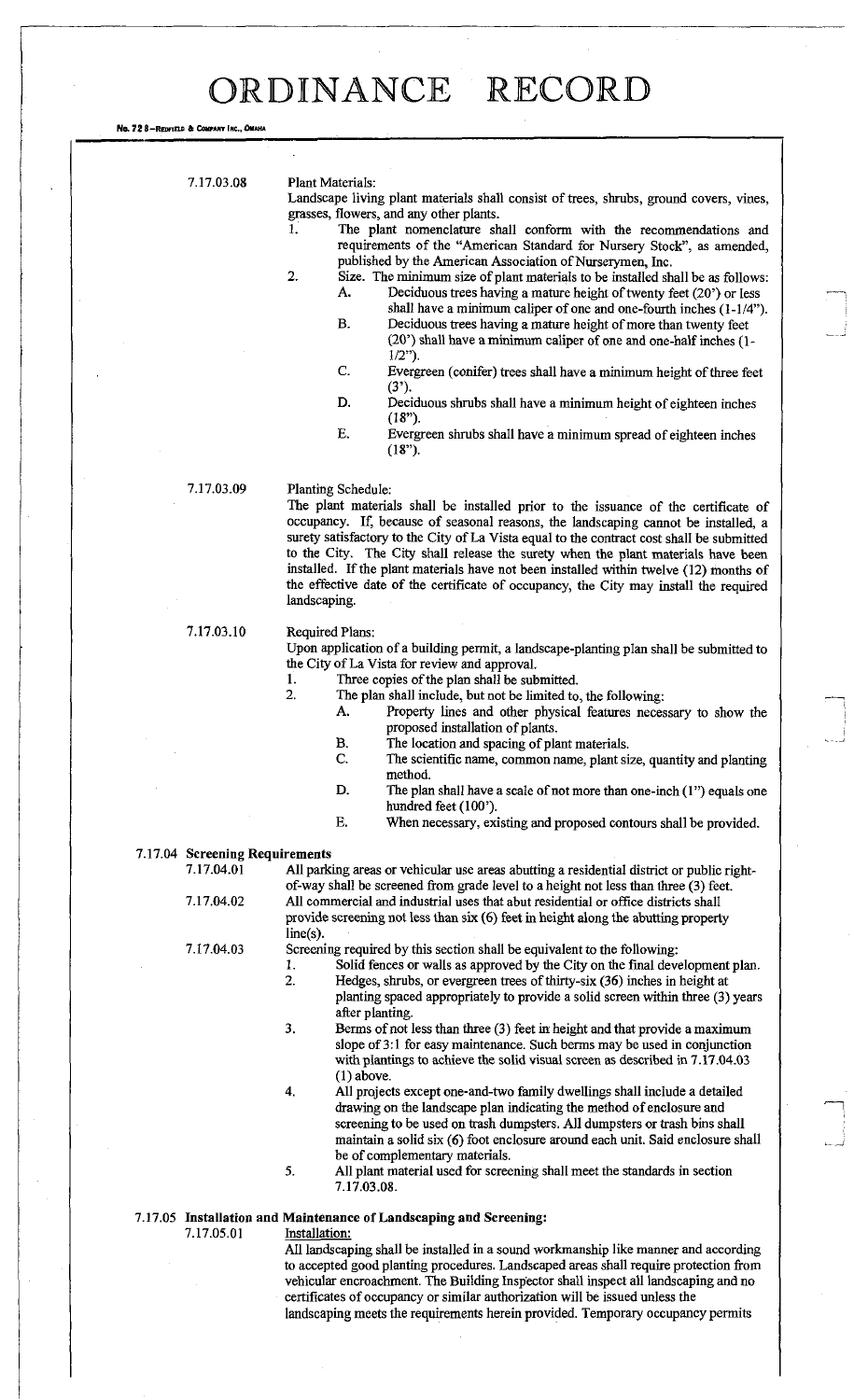No. 72 8-REDFIELD & COMPANY INC., OMAHA

may be issued due to weather related conditions upon approval by the Building Inspector.

### 7.17.05.02 Maintenance:

The owner, developer, tenant and/or their agent, if any, shall be jointly and severally responsible for the maintenance of all landscaping. All required landscaping shall be maintained in a healthy condition by necessary and appropriate measures. When replacement is necessary all plants and other non-living landscape materials shall be equal in size, density and appearance, at maturity, to those items requiring replacement when feasible. Underground sprinkler systems are encouraged to serve all landscaped areas except individual one and two family dwellings unless an equivalent watering system is approved by the Building Inspector.

All required screening and fencing shall be maintained and, whenever necessary, replaced with materials that provide equivalent size, density, and appearance. All landscaping and screening shall be kept free from refuse and debris so as to present a healthy, neat and orderly appearance. Turf grass shall be maintained on all areas not covered by other landscaping, parking, drives, buildings, or similar structures. Existing yards shall be maintained with grass or other approved ground cover.

### **7.17.06 Preliminary Plan Approval**

A landscape plan indicating both proposed and existing landscaping and screening shall be submitted, with the preliminary plat, PUD, or preliminary site plan for development, for review and recommendation by City Staff. Said Plan shall be in sufficient detail to provide the City with a reasonable understanding of what is being proposed. Site calculations used in computing quantities shall also be submitted which are proposed to be used to satisfy the required amounts of landscaping.

### 7.17.07 **Final Plan Approval**

A detail listing of all plant materials to be used, quantities, size, and spacing shall be submitted to the City on separate sheets for review and recommendation and approval by the City Staff along with a planting schedule at final development plan submission.

#### **7.17.08 Parking Lot Plan Approval**

A final site development plan shall be submitted to the Building Inspector with the necessary landscaping

and screening required herein for each of the following types of parking lot improvements:

7.17.08.01 New construction.

| 7.17.08.02 | Expansion of existing facilities. |  |
|------------|-----------------------------------|--|
| ------     | .                                 |  |

7.17.08.03 Maintenance of existing facilities where an overlay is proposed at which time the landscaping and screening shall be required. Modifications to the required parking lot landscaping and screening may be granted by the Planning Commission after review of submitted plans and in consideration of surrounding uses. 7.17.08.04 No parking lot shall be exempted from these regulations; unless previously exempted.

SECTION 4. Repeal of Sections 5.05, 7.07 and 7.17 as Previously Enacted. Sections 5.05, 7.07 and 7.17 of Ordinance No. 848 as previously enacted is hereby repealed.

SECTION 5. Severability Clause. If any section, subsection, sentence, clause or phrase of this ordinance is, for any reason, held to be unconstitutional or invalid, such unconstitutionality or invalidity shall not affect the validity of the remaining portions of this ordinance. The Mayor and City Council of the City of La Vista hereby declare that it would have passed this ordinance and each section, subsection, clause or phrase thereof, irrespective of the fact that any one or more sections, subsections, sentences, clauses or phrases be declared unconstitutional or invalid.

SECTION 6. Effective Date. This ordinance shall be in full force and effect from and after passage, approval and publication as provided by law.

SECTION 7. This ordinance shall be published in pamphlet form and take effect as provided by law.